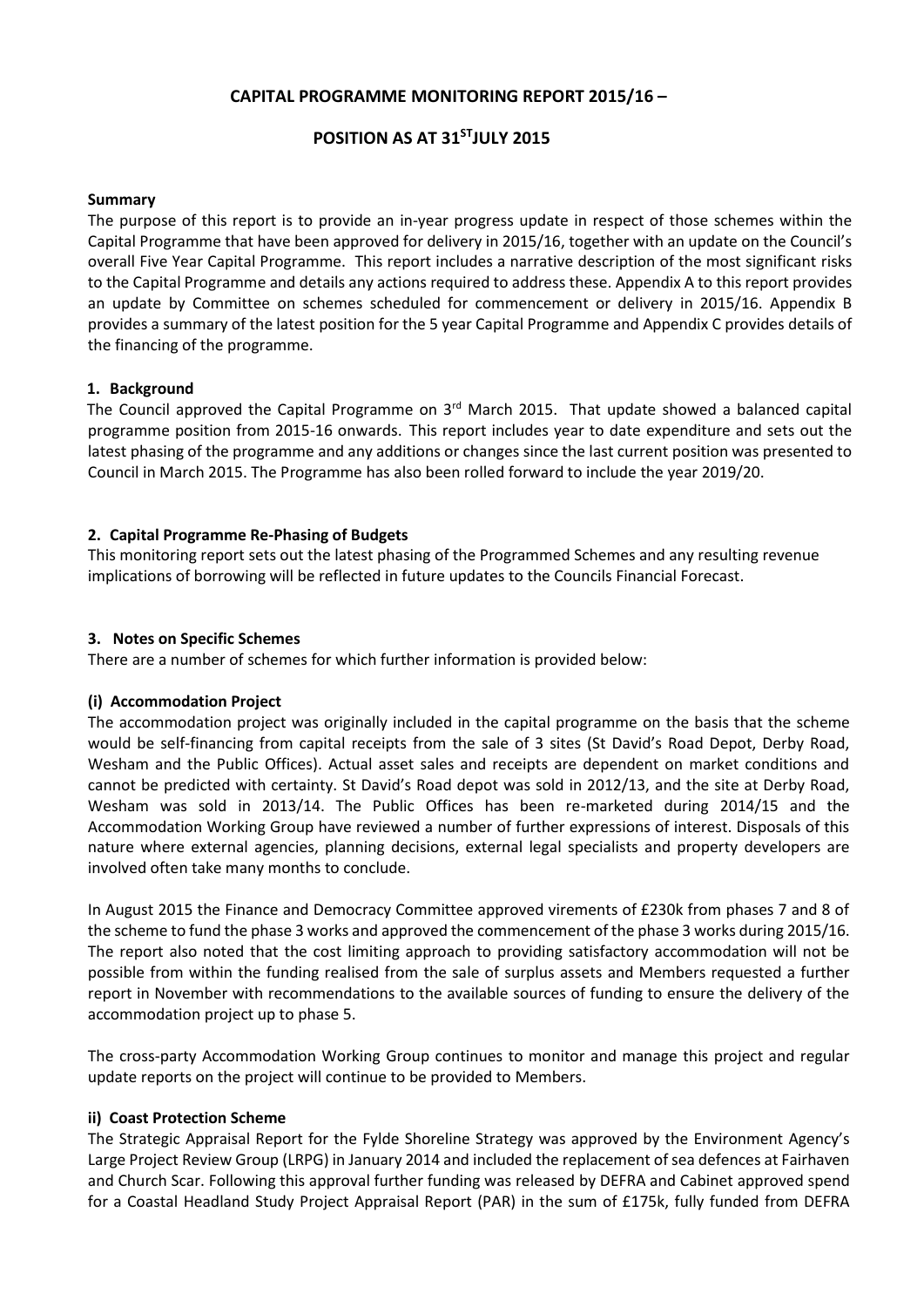resources. This report has now been completed and was submitted for approval by the Environment Agency's LRPG on the 6th August 2015. Once the Project Appraisal Report is approved, further funding from DEFRA is then required to complete the next stage. This is the detailed, customer led design of the new sea walls and involves gaining the necessary approval for the work to progress, planning permission, Marine Management Organisation licence, environmental impact assessment and appropriate assessment with regards to the potential to disturb overwintering birds during construction. Once these approval are obtained it will unlock funding for both Fairhaven Lake and Church Scar sea defence construction schemes.

The overall cost of the Fairhaven Sea Wall is currently estimated by DEFRA to be £7.3m, and Church Scar Sea Wall to be £9.4m. The DEFRA funding spans the years 2015/16 to 2018/19. Fylde Council's contribution of £400k towards sea wall development works is fully-funded from the Capital Investment Reserve. Further updates and any future changes to the scheme will be reported to members and the Capital Programme will be updated accordingly.

## **(iii) Disabled Facilities Grants (DFGs)**

As local housing authority, the Council has a statutory duty to provide disabled adaptations within the Borough. In order to fund these works the Council receives grant support which previously was provided by the Department for Communities and Local Government (DCLG).

As part of the 2013 Spending Round review the Government established the 'Better Care Fund', with the intention of "providing an opportunity to transform local services so that people are provided with better integrated care and support". Under these new arrangements from 2015/16 onwards the funding for Disabled Facilities Grants (DFGs) transferred to the Department of Health, with funding being distributed to all Councils via the upper-tier authority for that area. As such, in Lancashire the fund will be administered by Lancashire County Council. Each upper-tier authority then allocates the funding to their respective housing authorities (i.e. district councils within their area) to enable them to continue to meet this statutory responsibility.

This Council has previously made a decision to limit DFG expenditure to the level of the funding received for this purpose. In order to monitor the level of demand upon this resource the number of applications on the various categories of waiting lists and the periods of waiting time for DFG's are closely monitored and are reported to Members as appropriate.

The Capital Programme includes annual provision for DFG's at the level of the 2015/16 grant allocation. However this is the only year for which the allocation has been confirmed and for 2016/17 onwards the figures in the programme are estimates and will only be confirmed in the year they are due. For as long as DFG works remains a statutory obligation the grant is unlikely to be withdrawn by the Government but could be reduced.

Any future reduction in DFG income received by the Council will have a direct impact on the level of works that can be undertaken. There is also a direct revenue implication on DFG fees which would also have to be adjusted.

### **(iv) Project Slippage**

Areas of slippage must be addressed in future years to ensure that no loss of external grant is imposed due to conditions associated within specified timescales.

### **(v) Other Capital Receipts**

The approved programme for 2015/16 onwards assumes "Right to Buy" receipts of £25k per annum and "General Asset Sales" of £45k per annum. Future receipts are dependent on prevailing market conditions and values cannot be predicted with certainty. This will be monitored and reviewed during the year and adjusted accordingly in future monitoring reports, along with the impact this may have on the financing of the programme.

### **(vi) Capital Investment in St. Annes Pool**

As part of the arrangement with the YMCA for the operation of the pool, the Council undertook to provide Capital support in the event of major works, repair or breakdown and a provision of £153k was included in the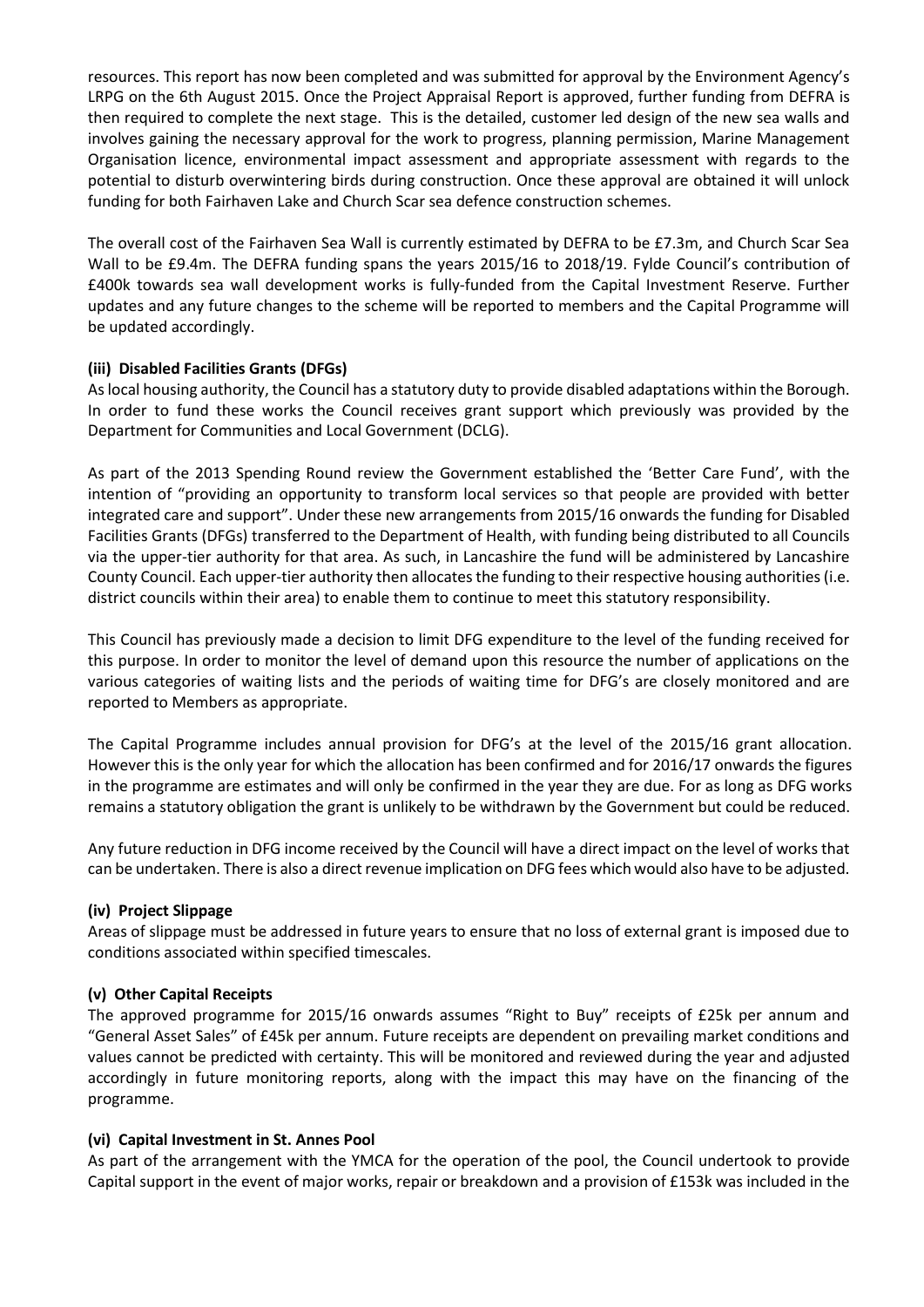programme for this eventuality. There is now a remaining capital resource of £93k in 2015/16. There is a risk that this remaining resource is insufficient to meet future capital expenditure needs for the facility.

### **4 Conclusions**

- 4.1 Actual expenditure to 31<sup>st</sup> July 2015 is £608k against a full year budget of £4.434m. This equates to 13.7% of the latest budget. The expenditure on a number of schemes is phased later during the financial year.
- 4.2 The current Capital Programme as updated is showing a balanced position for 2015/16 onward. There are a number of priority areas beginning to emerge across the Council's property asset portfolio that will require further investment. The Capital Programme and the associated financing will be subject to discussion with Members during the months in the lead up to the annual budget setting process for 2016/17.
- 4.3 Any additional expenditure which is not fully funded by external finance would normally require the generation of capital receipts or further borrowing (the latter placing further pressure on the Revenue Budget from the consequent repayment costs). However Budget Council on 4<sup>th</sup> March 2013 approved the creation of a Capital Investment Reserve to finance future capital expenditure. The balance of this reserve at  $31<sup>st</sup>$  March 2015 was £2.720m after an additional contribution at outturn for 2014/15 of £247k. Commitments to date of £2.379m leave a current uncommitted balance on the reserve of £341k. It is anticipated that this reserve would offer the preferred source of finance for any further additions to the Capital Programme in future years.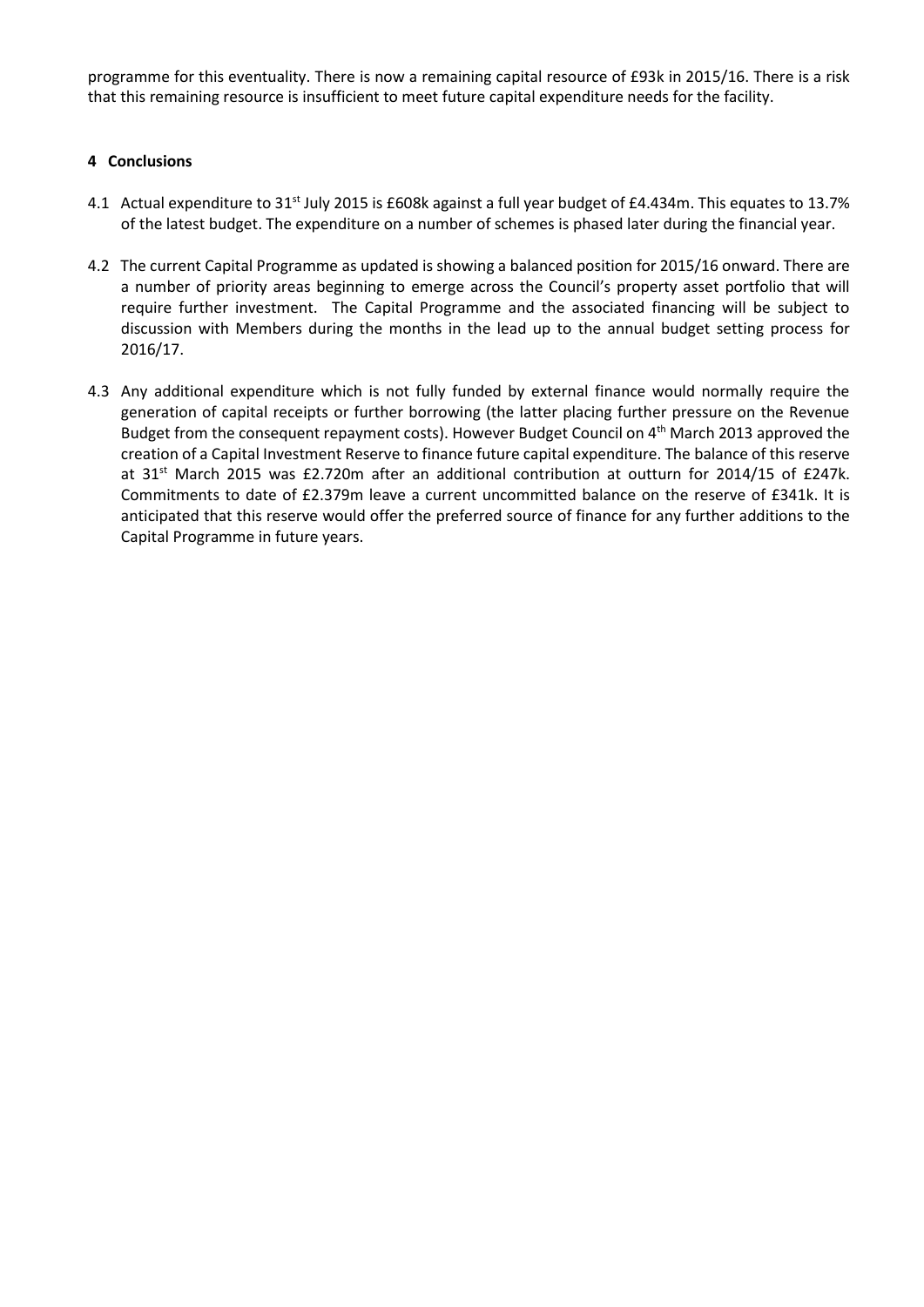#### CAPITAL PROGRAMME - 2015/16 IN-YEAR SCHEME MONITORING REPORT - AS AT 31/07/15

| <b>APPROVED SCHEMES</b>                                   | <b>Financing Source</b>                                                             | Approved<br><b>Budget</b><br>2015/16<br>£000 | Slippage<br>B/F from<br>2014/15<br>£000 | <b>Adjustments</b><br>from<br>03/03/15<br>£000 | <b>Updated</b><br><b>Budget</b><br>2015/16<br>£000 | <b>Expenditure</b><br>to 31.07.15<br>£000 | Variance<br>£000 | <b>Comments</b>                                                                                                                                                                                                                                                                                                                                                                                                                                                                                                                                                               |  |  |
|-----------------------------------------------------------|-------------------------------------------------------------------------------------|----------------------------------------------|-----------------------------------------|------------------------------------------------|----------------------------------------------------|-------------------------------------------|------------------|-------------------------------------------------------------------------------------------------------------------------------------------------------------------------------------------------------------------------------------------------------------------------------------------------------------------------------------------------------------------------------------------------------------------------------------------------------------------------------------------------------------------------------------------------------------------------------|--|--|
| <b>FINANCE &amp; DEMOCRACY COMMITTEE</b>                  |                                                                                     |                                              |                                         |                                                |                                                    |                                           |                  |                                                                                                                                                                                                                                                                                                                                                                                                                                                                                                                                                                               |  |  |
| Accommodation Project - Phase 3 - East Wing<br>Inc. Lift  |                                                                                     | 315                                          | $\overline{2}$                          | 230                                            | 547                                                | $\overline{2}$                            | 545              | In August 2015 the Finance and Democracy Committee approved virements of £230k from<br>phases 7 and 8 of the scheme to fund the phase 3 works and approved the commencement                                                                                                                                                                                                                                                                                                                                                                                                   |  |  |
| Accommodation Project - Phase 4 - Chaseley<br>Link Bridge | Proceeds from the<br>sale of surplus<br>Council Assets                              | 202                                          |                                         |                                                | 202                                                |                                           | 202              | of the phase 3 works during 2015/16. The Committee requested a further report be<br>presented to the meeting in November containing recommendations as to the posible                                                                                                                                                                                                                                                                                                                                                                                                         |  |  |
| Accommodation Project - Phase 5 - One Stop<br>Shop        |                                                                                     | 272                                          |                                         |                                                | 272                                                |                                           | 272              | sources of further funding to ensure the delivery of the accommodation project up to phase                                                                                                                                                                                                                                                                                                                                                                                                                                                                                    |  |  |
| Compliance with INSPIRE Directive                         | Specific<br><b>Government Grant</b><br>(INSPIRE)                                    | $\mathbf 0$                                  | $\overline{7}$                          |                                                | 7                                                  | $\overline{7}$                            | $\mathbf 0$      | The INSPIRE directive places a legal obligation on public authorities which hold geographical<br>regarding the environment within their locality. The budget has been adjusted to reflect<br>slippage approved by Committee 22nd June 2015. The scheme has now been completed<br>within the budget.                                                                                                                                                                                                                                                                           |  |  |
| Sub total                                                 |                                                                                     | 789                                          | 9                                       | 230                                            | 1.028                                              | 9                                         | 1.019            |                                                                                                                                                                                                                                                                                                                                                                                                                                                                                                                                                                               |  |  |
| <b>TOURISM &amp; LEISURE COMMITTEE</b>                    |                                                                                     |                                              |                                         |                                                |                                                    |                                           |                  |                                                                                                                                                                                                                                                                                                                                                                                                                                                                                                                                                                               |  |  |
| Ashton Gardens Depot                                      | Proceeds from the<br>sale of surplus<br>Council Assets                              | 61                                           | $\overline{2}$                          |                                                | 63                                                 |                                           | 63               | The budget for this scheme has been adjusted to reflect the slippage as approved by the<br>Finance and Democracy Committee of 22nd June 2015. The scheme is currently on hold<br>pending the disposal of the Public offices site (the works will need to be completed prior to<br>that disposal). The scheme may be re-phased into 2016/17 if progress on the disposal is not<br>expected in 2015/16.                                                                                                                                                                         |  |  |
| Snowdon Road Depot                                        | Capital Investment<br>Reserve                                                       | 320                                          |                                         |                                                | 320                                                |                                           | 320              | The works on this scheme have commenced and completion is expected during November<br>2015.                                                                                                                                                                                                                                                                                                                                                                                                                                                                                   |  |  |
| Hope Street Pavilion Refurbishment - Phase 2              | Capital Investment<br>Reserve/ External<br>Donations                                | 79                                           |                                         | 74                                             | 153                                                | 25                                        | 128              | The works on this scheme have commenced and completion is expected during September<br>2015.                                                                                                                                                                                                                                                                                                                                                                                                                                                                                  |  |  |
| St Annes Pool                                             | No external finance<br>funded by<br>borrowing/general<br>asset disposal<br>receipts | 93                                           |                                         |                                                | 93                                                 |                                           | 93               | This represents the balance of the maintenance scheme resource which will be retained and<br>drawn upon when required.                                                                                                                                                                                                                                                                                                                                                                                                                                                        |  |  |
| St Annes Pool - External Works                            | Capital Investment<br>Reserve/ Arts<br>Council Grant                                | 120                                          |                                         |                                                | 120                                                |                                           | 120              | A scheme has been proposed which will be designed in-house subject to the delivery of<br>other priority projects. Once designed there will need to be consultation with stakeholders<br>and then dialogue with the Arts Council over match funding. This scheme may not proceed<br>in 2015/16 and may be re-phased into 2016/17 or removed from the capital programme<br>altogether. A subsequent bid may be submitted in the future once the above has been<br>carried out which will probably include external funding from 106 agreements from an<br>adjacent development. |  |  |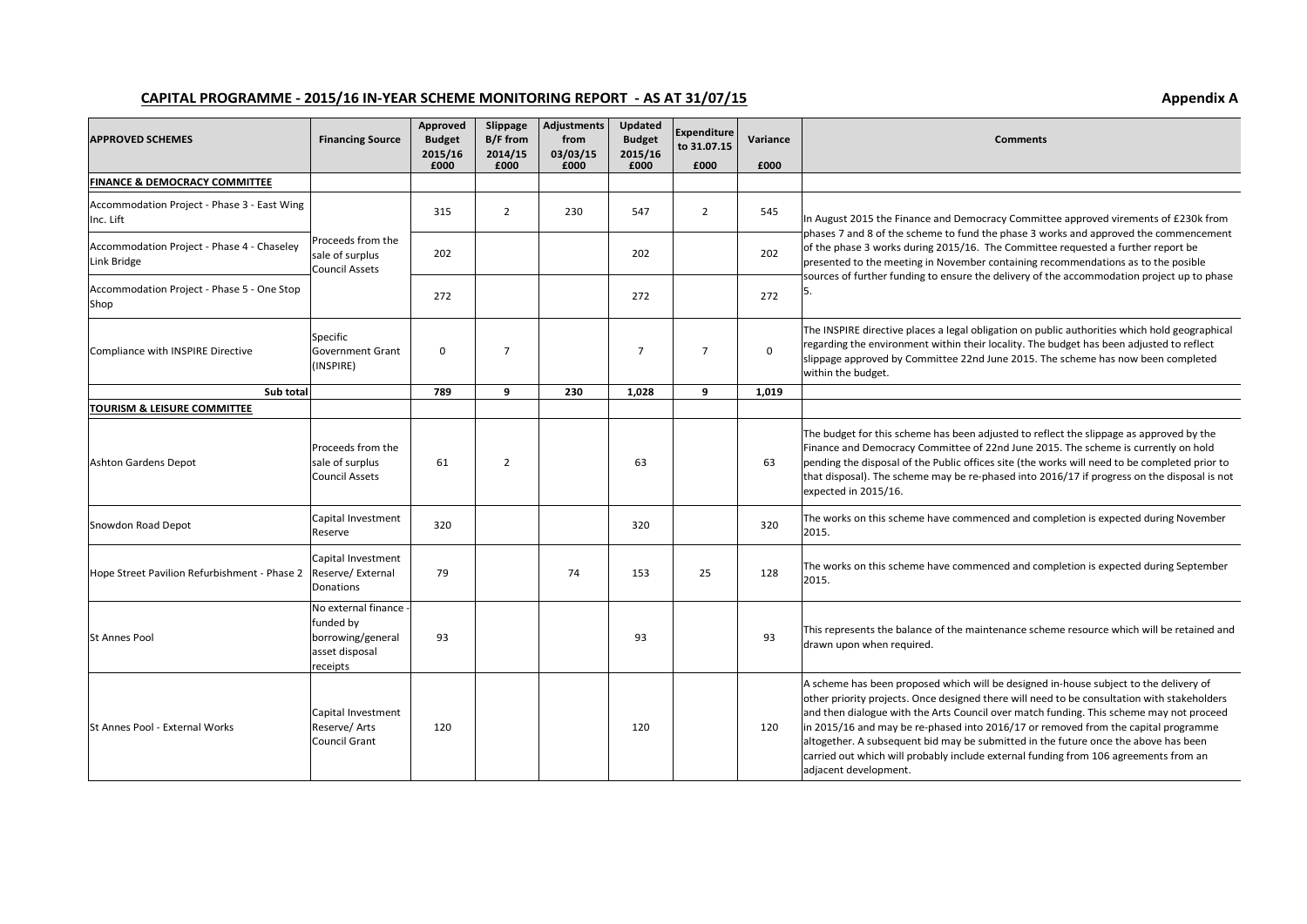# **Appendix A (Cont'd)**

| <b>APPROVED SCHEMES</b>                                                   | <b>Financing Source</b>                                                             | Approved<br><b>Budget</b><br>2015/16<br>£000 | Slippage<br><b>B/F</b> from<br>2014/15<br>£000 | <b>Adjustments</b><br>from<br>03/03/15<br>£000 | Updated<br><b>Budget</b><br>2015/16<br>£000 | <b>Expenditure</b><br>to 31.07.15<br>£000 | Variance<br>£000 | <b>Comments</b>                                                                                                                                                                                                                                                                                                                                                                                                                                     |
|---------------------------------------------------------------------------|-------------------------------------------------------------------------------------|----------------------------------------------|------------------------------------------------|------------------------------------------------|---------------------------------------------|-------------------------------------------|------------------|-----------------------------------------------------------------------------------------------------------------------------------------------------------------------------------------------------------------------------------------------------------------------------------------------------------------------------------------------------------------------------------------------------------------------------------------------------|
| TOURISM & LEISURE COMMITTEE (CONT)                                        |                                                                                     |                                              |                                                |                                                |                                             |                                           |                  |                                                                                                                                                                                                                                                                                                                                                                                                                                                     |
| Fairhaven Lake & Promenade Gardens - First<br>round                       | Capital Investment<br>Reserve                                                       | 20                                           |                                                |                                                | 20                                          |                                           | 20               | This scheme represented the match funding for the development of the Heritage Lottery<br>Development Bid. Given that the first round bid was unsuccessful a report will be presented<br>to the September 2015 meeting of the Tourism & Leisure Committee outlining how the<br>Fairhaven Masterplan can be delivered in the future. The report will look at other known<br>possible sources of funding and will make recommendations as appropriate. |
| Park View Playing Field - Sand & Water Play<br>Facility                   | Specific<br><b>Government Grant</b><br>(Coastal<br>Communities)                     | 272                                          |                                                |                                                | 272                                         |                                           | 272              | Works nearly complete and playground due to be handed over from the contractor shortly.                                                                                                                                                                                                                                                                                                                                                             |
| Community Parks Improvement Programme -<br>Frobisher Drive Play Equipment | S106 Developer<br>Contributions                                                     | $\mathbf 0$                                  |                                                | 34                                             | 34                                          | 33                                        | 1                | This scheme has now been completed with a minor underspend.                                                                                                                                                                                                                                                                                                                                                                                         |
| Replacement Boats Fairhaven                                               | Capital Investment<br>Reserve                                                       | $\mathbf 0$                                  | 55                                             |                                                | 55                                          | 19                                        | 36               | The selected supplier was unable to deliver to the council's specification and the contract<br>was terminated accordingly. Some of the boat fleet has been replaced with reconditioned<br>craft. A report will be presented to the September 2015 meeting of the Tourism & Leisure<br>Committee to allocate the remaining funding to alternative procurement options.                                                                               |
| Promenade Footways                                                        | No external finance<br>funded by<br>borrowing/general<br>asset disposal<br>receipts | 40                                           |                                                | $-40$                                          | $\mathbf 0$                                 |                                           | $\mathbf 0$      | Funding for this scheme has been amalgamated into the Fairhaven Footways Improvements<br>project below.                                                                                                                                                                                                                                                                                                                                             |
| Fairhaven Footway Improvements                                            | Capital Investment<br>Reserve / General<br><b>Asset Sale Receipts</b>               | 15                                           |                                                | 40                                             | 55                                          |                                           | 55               | The works in relation to this scheme has been designed and tendered. A report will be<br>presented to the September meeting of the Tourism and Leisure Committee to seek<br>approval to the commencement of the scheme.                                                                                                                                                                                                                             |
| Lowther Pavilion Roof                                                     | Capital Investment<br>Reserve                                                       | 8                                            |                                                |                                                | 8                                           |                                           | 8                | This funding represents the resource required to undertake the preparatory works for the<br>substantive scheme programmed for 2016/17. Surveys are underway to inform a design and<br>specification for partial re-roof. Dialogue is also taking place with Trustees over their<br>refurbishment requirements and further development ambitions.                                                                                                    |
| Fairhaven Toddlers Play Area                                              | Capital Investment<br>Reserve                                                       | 67                                           |                                                |                                                | 67                                          |                                           | 67               | A project design brief has been prepared and is currently being consulted upon. The scheme<br>is due to go out to tender in September 2015 and a report will then presented to the<br>November 2015 meeting of Tourism & Leisure Committee to seek approval to the<br>commencement of the works.                                                                                                                                                    |
| Sand Dunes re-modelling at North Beach Car<br>Park / Summerfields         | Capital Investment<br>Reserve                                                       | 20                                           |                                                |                                                | 20                                          |                                           | 20               | Surveys are underway and are due for completion in October 2015. The design works have<br>also been commissioned. The scheme will require stakeholder engagement and the<br>necessary approvals prior to commencement.                                                                                                                                                                                                                              |
| Freckleton Memorial Park                                                  | Capital Investment<br>Reserve                                                       | 50                                           |                                                |                                                | 50                                          |                                           | 50               | This scheme is phased over two years. In addition to the Council's contribution a further<br>£80k of external funding has been secured. Furthermore the outcome of two more external<br>bid submissions in the total sum of £50k is awaited. The outcome of those bids is<br>anticipated for December 2015. The outcome of those bid submissions will determine the<br>extent of the scheme.                                                        |
| Sub total                                                                 |                                                                                     | 1.165                                        | 57                                             | 108                                            | 1.330                                       | 77                                        | 1.253            |                                                                                                                                                                                                                                                                                                                                                                                                                                                     |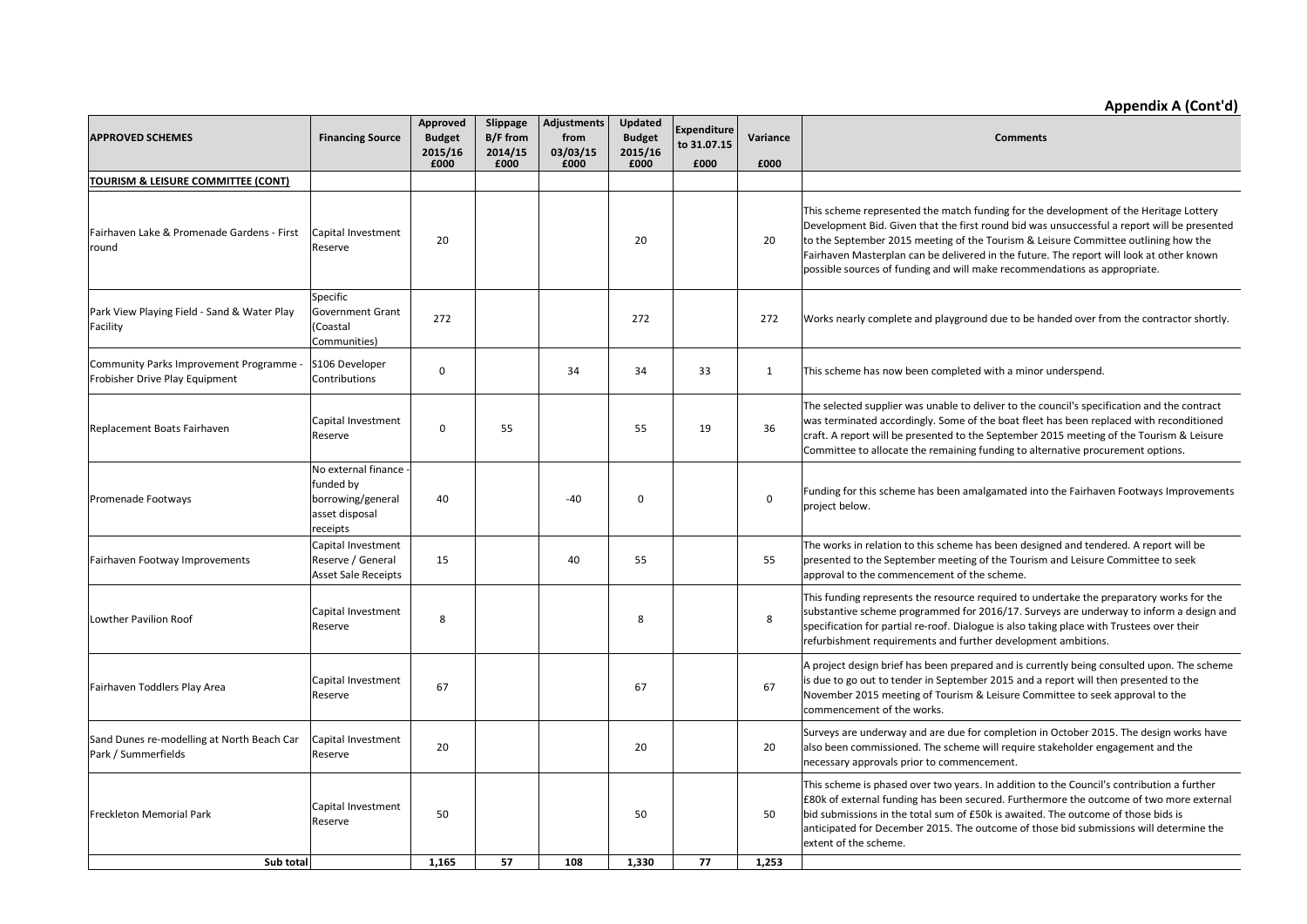#### **Appendix A (Cont'd)**

| <b>APPROVED SCHEMES</b>                            | <b>Financing Source</b>                                                                   | Approved<br><b>Budget</b><br>2015/16<br>£000 | Slippage<br><b>B/F</b> from<br>2014/15<br>£000 | <b>Adjustments</b><br>from<br>03/03/15<br>£000 | <b>Updated</b><br><b>Budget</b><br>2015/16<br>£000 | <b>Expenditure</b><br>to 31.07.15<br>£000 | Variance<br>£000 | <b>Comments</b>                                                                                                                                                                                                                                                                                                                                   |
|----------------------------------------------------|-------------------------------------------------------------------------------------------|----------------------------------------------|------------------------------------------------|------------------------------------------------|----------------------------------------------------|-------------------------------------------|------------------|---------------------------------------------------------------------------------------------------------------------------------------------------------------------------------------------------------------------------------------------------------------------------------------------------------------------------------------------------|
| <b>OPERATIONAL MANAGEMENT COMMITTEE</b>            |                                                                                           |                                              |                                                |                                                |                                                    |                                           |                  |                                                                                                                                                                                                                                                                                                                                                   |
| <b>Replacement Vehicles</b>                        | Capital Investment<br>Reserve / Borrowing                                                 | 802                                          | 24                                             |                                                | 826                                                | 245                                       | 581              | The budget for this scheme has been adjusted to reflect the slippage as approved by the<br>Finance and Democracy Committee of 22nd June 2015. All vehicle acquisitions are expected<br>to be completed in line with the budget during 2015/16.                                                                                                    |
| Car Park Improvements                              | No external finance<br>funded by<br>borrowing/general<br>asset disposal<br>receipts       | 30                                           |                                                |                                                | 30                                                 | 30                                        | $\mathbf 0$      | Eight new Pay & Display meters have been purchased and installed. The scheme has been<br>completed to budget in 2015/16.                                                                                                                                                                                                                          |
| Fylde Headlands Preliminary Work                   | Specific<br><b>Government Grant</b><br>(Environment<br>Agency)                            | 70                                           | 16                                             |                                                | 86                                                 | 20                                        | 66               | The Project Appraisal Report has been submitted for approval by the Environment Agency<br>Large Projects Review Group on 6th August 2015. Further work will be required later in the<br>year to continue to meet Environment Agency requirements for schemes of this scale and<br>nature.                                                         |
| Repair & Renewal - Flood Defences                  | Specific<br><b>Government Grant</b><br>(Environment<br>Agency)                            | $\mathbf 0$                                  | 30                                             |                                                | 30                                                 | 15                                        | 15               | The grant scheme has come to an end with 3 claims been approved. Any unused grant will<br>be returned to the Environment Agency.                                                                                                                                                                                                                  |
| Sub total                                          |                                                                                           | 902                                          | 70                                             | $\mathbf 0$                                    | 972                                                | 310                                       | 662              |                                                                                                                                                                                                                                                                                                                                                   |
| <b>ENVIRONMENT, HEALTH &amp; HOUSING COMMITTEE</b> |                                                                                           |                                              |                                                |                                                |                                                    |                                           |                  |                                                                                                                                                                                                                                                                                                                                                   |
| Disabled Facilities Programme                      | Specific Grant<br>(Better Care Fund) /<br>External<br>Contributions /<br>Grant repayments | 366                                          | 52                                             | 149                                            | 567                                                | 139                                       | 428              | The budget for this scheme has been adjusted to reflect the slippage as approved by the<br>Finance and Democracy Committee of 22nd June 2015 and increased grant allocation and<br>recycled grant repayments The programme is expected to be completed in line with the<br>budget during 2015/16.                                                 |
| Rapid Deployment CCTV Replacement<br>Projects      | <b>Specific Grant (LSP</b><br>Performance<br>Reward Grant)                                | $\mathbf 0$                                  |                                                | 82                                             | 82                                                 | 29                                        | 53               | The budget for CCTV camera replacement is planned to be spent on the revised CCTV project<br>as approved by Council. Any remaining monies are to be earmarked and allocated to<br>replacement cameras as and when they are required (subject to a community impact<br>assessment and approval by committee) as also previously agreed by Council. |
| Infant Memorial Garden - Phase 2                   | Capital Investment<br>Reserve / NHS &<br>Other donations                                  | $\mathbf 0$                                  | 15                                             |                                                | 15                                                 | 16                                        | $-1$             | This scheme has now been completed with a minor overspend.                                                                                                                                                                                                                                                                                        |
| Cemetery and Crematorium - Infrastructure<br>Works | Capital Investment<br>Reserve                                                             | $\mathbf 0$                                  |                                                | 6                                              | 6                                                  |                                           | 6                | This part of the scheme is for the initial design phase of the of the substantial burial ground<br>extension works programmed for 2017/18. The design work is currently being undertaken.                                                                                                                                                         |
| Cemetery / Crematorium Pumping Station             | Capital Investment<br>Reserve                                                             | $\mathbf 0$                                  | $\overline{4}$                                 |                                                | $\overline{4}$                                     | $\overline{3}$                            | $\mathbf{1}$     | The works on this scheme have been completed. The final invoice is awaited and the total<br>scheme costs will be in line with the budget.                                                                                                                                                                                                         |
| New memorial garden - Lytham Park<br>Cemetery      | Capital Investment<br>Reserve                                                             | 41                                           |                                                |                                                | 41                                                 | 8                                         | 33               | A new boundary fence has been installed. A report will be presented to the September 2015<br>meeting of the Environment, Health & Housing Committee to select a location for the<br>garden and seek approval to the commitment of the remaining scheme funding.                                                                                   |
| Sub total                                          |                                                                                           | 407                                          | 71                                             | 237                                            | 715                                                | 195                                       | 520              |                                                                                                                                                                                                                                                                                                                                                   |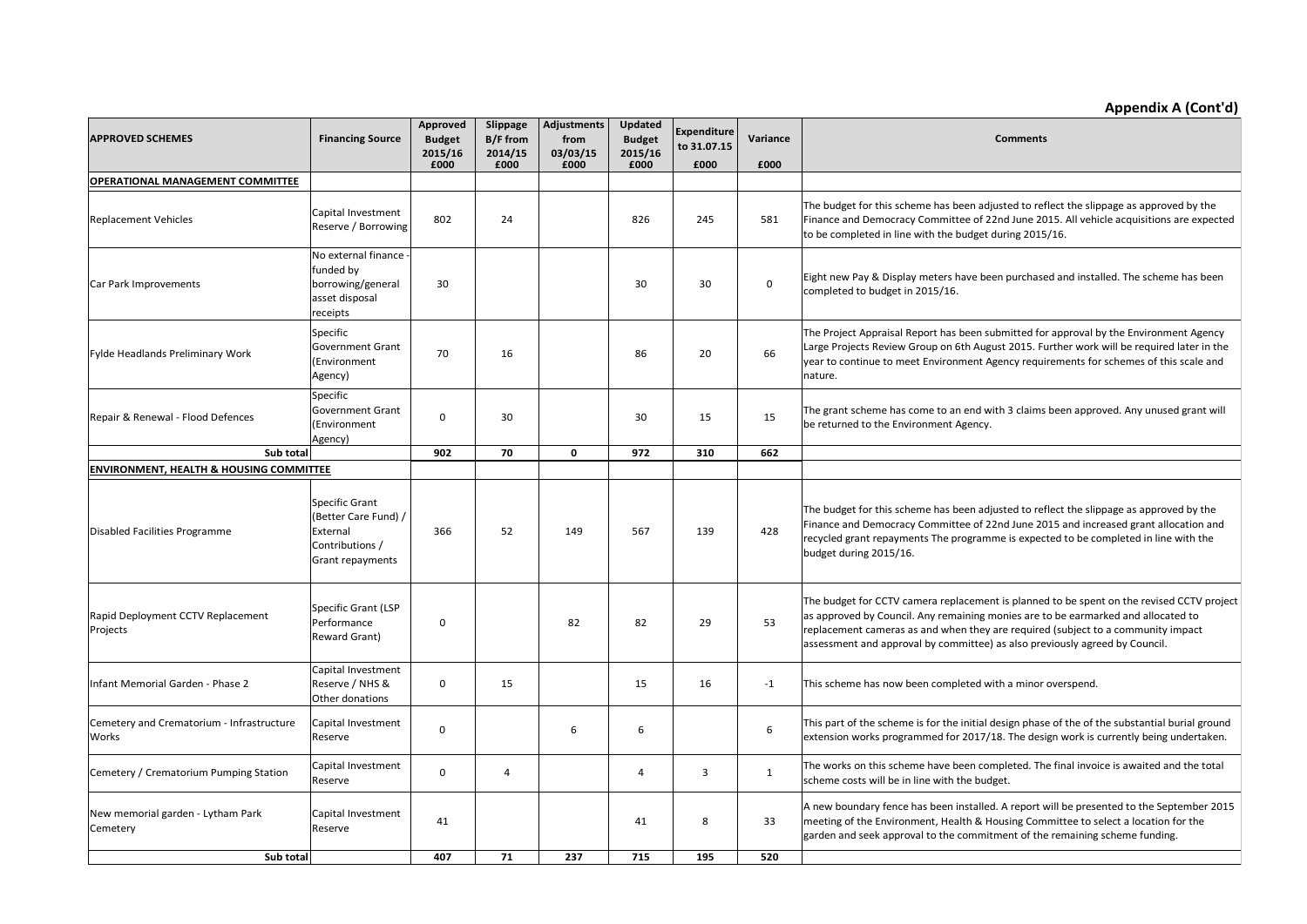# **Appendix A (Cont'd)**

| <b>APPROVED SCHEMES</b>                                                 | <b>Financing Source</b>                                            | Approved<br><b>Budget</b><br>2015/16 | Slippage<br><b>B/F</b> from<br>2014/15 | Adjustments<br>from<br>03/03/15 | Updated<br><b>Budget</b><br>2015/16 | Expenditure<br>to 31.07.15 | Variance    | <b>Comments</b>                                                                                                                                                                                                                                                                                                                                                                                                |
|-------------------------------------------------------------------------|--------------------------------------------------------------------|--------------------------------------|----------------------------------------|---------------------------------|-------------------------------------|----------------------------|-------------|----------------------------------------------------------------------------------------------------------------------------------------------------------------------------------------------------------------------------------------------------------------------------------------------------------------------------------------------------------------------------------------------------------------|
|                                                                         |                                                                    | £000                                 | £000                                   | £000                            | £000                                | £000                       | £000        |                                                                                                                                                                                                                                                                                                                                                                                                                |
| DEVELOPMENT MANAGEMENT COMMITTEE                                        |                                                                    |                                      |                                        |                                 |                                     |                            |             |                                                                                                                                                                                                                                                                                                                                                                                                                |
| Kirkham Regeneration Scheme - Town Centre Capital Investment<br>Phase 4 | Reserve                                                            | 50                                   |                                        |                                 | 50                                  |                            | 50          | A report will be presented to a special Development Management Committee in August<br>2015 to outline the scheme and seek approval to the commencement of the works. In<br>addition to this there will be a further £35k of revenue monies allocated to this scheme from<br>the High Street Innovation Fund. Commencement on site is scheduled for September 2015,<br>subject to Committee approval in August. |
| Woodlands Road Regeneration Scheme -<br>Town Centre Phase 3             | Capital Investment<br>Reserve / S106<br>Developer<br>Contributions | 85                                   |                                        |                                 | 89                                  |                            | 89          | The initial survey works and the public consultation have commenced and will inform a<br>subsequent draft scheme. A report will be presented to a future Development Management<br>Committee to seek approval for commencement of the works.                                                                                                                                                                   |
| Public Realm Regeneration - St Annes                                    | S106 Developer<br>Contributions                                    | 80                                   |                                        |                                 | 80                                  | 17                         | 63          | The public realm scheme at Park Road is expected to be completed to budget in 2015/16.                                                                                                                                                                                                                                                                                                                         |
| <b>St Annes Regeneration Schemes</b>                                    | S106 Developer<br>Contributions                                    | 274                                  |                                        | $-274$                          | $\Omega$                            |                            | $\mathbf 0$ | This funding is earmarked for the next phase of St Annes Town Centre including St Annes<br>Road South and The Crescent. A draft scheme will be prepared early 2016 for spend during<br>2016/17. Consequently this scheme will be re-phased into 2016/17.                                                                                                                                                       |
| <b>Lytham Regeneration Schemes</b>                                      | S106 Developer<br>Contributions                                    | 130                                  |                                        |                                 | 130                                 |                            | 130         | Section 106 monies have been received and a scheme is currently being drafted for public<br>consultation.                                                                                                                                                                                                                                                                                                      |
| <b>Staining Regeneration Schemes</b>                                    | S106 Developer<br>Contributions                                    | 40                                   |                                        |                                 | 40                                  |                            | 40          | This project is subject to ongoing discussions with Staining Parish Council. A Draft scheme is<br>to be prepared based on the outcome of those discussions.                                                                                                                                                                                                                                                    |
| Sub total                                                               |                                                                    | 659                                  |                                        | $-274$                          | 389                                 | 17                         | 372         |                                                                                                                                                                                                                                                                                                                                                                                                                |
| <b>Total Expenditure</b>                                                |                                                                    | 3.922                                | 211                                    | 301                             | 4.434                               | 608                        | 3.826       |                                                                                                                                                                                                                                                                                                                                                                                                                |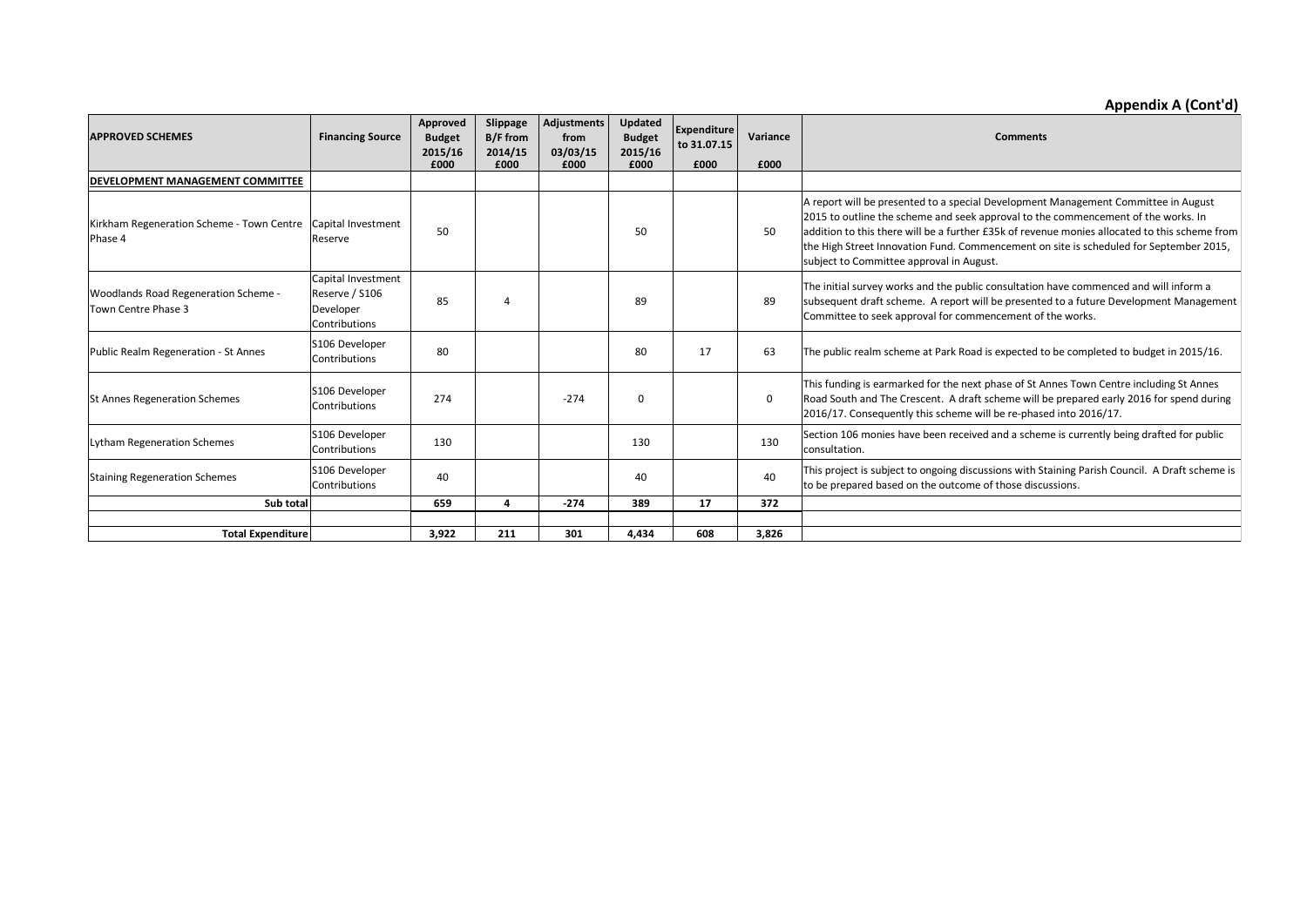**Appendix B**

#### **UPDATED 5 YEAR CAPITAL PROGRAMME 2015/16 TO 2019/20 - BY SCHEME**

|                                                                                           | <b>Estimate</b><br>2015/16 | <b>Estimate</b><br>2016/17 | <b>Estimate</b><br>2017/18 | <b>Estimate</b><br>2018/19 | <b>Estimate</b><br>2019/2020 |
|-------------------------------------------------------------------------------------------|----------------------------|----------------------------|----------------------------|----------------------------|------------------------------|
|                                                                                           | £000                       | £000                       | £000                       | £000                       | £000                         |
| <b>FINANCE &amp; DEMOCRACY COMMITTEE</b>                                                  |                            |                            |                            |                            |                              |
| Accommodation Project - Phase 3 - East Wing Inc. Lift                                     | 547                        |                            |                            |                            |                              |
| Accommodation Project - Phase 4 - Chaseley Link Bridge                                    | 202                        |                            |                            |                            |                              |
| Accommodation Project - Phase 5 - One Stop Shop                                           | 272                        |                            |                            |                            |                              |
| Accommodation Project - Phase 6 - Council Chamber                                         |                            | 179                        |                            |                            |                              |
| Accommodation Project - Phase 7 - Internal Refurb / Services                              |                            | 775                        |                            |                            |                              |
| Accommodation Project - Phase 8 - Car Park & External Works                               |                            | 0                          |                            |                            |                              |
| Compliance with INSPIRE Directive                                                         | 7                          |                            |                            |                            |                              |
|                                                                                           | 1,028<br>Sub total         | 954                        | $\mathbf 0$                | 0                          | 0                            |
| <b>TOURISM &amp; LEISURE COMMITTEE</b>                                                    |                            |                            |                            |                            |                              |
| Ashton Gardens Depot                                                                      | 63                         |                            |                            |                            |                              |
| Snowdon Road Depot                                                                        | 320                        |                            |                            |                            |                              |
| Hope Street Pavillion Refurbishment - Phase 2                                             | 153                        |                            |                            |                            |                              |
| St Annes Pool                                                                             | 93                         |                            |                            |                            |                              |
| St Annes Pool - External Works                                                            | 120                        |                            |                            |                            |                              |
| Fairhaven Lake & Promenade Gardens - First Round                                          | 20                         |                            |                            |                            |                              |
| Park View Playing Field - Sand & Water Play Facility                                      | 272                        |                            |                            |                            |                              |
| Community Parks Improvement Programme - Frobisher Drive Play Equipment                    | 34                         |                            |                            |                            |                              |
| Replacement Boats Fairhaven Lake                                                          | 55                         |                            |                            |                            |                              |
| Promenade Footways                                                                        | 0                          | 40                         | 40                         | 40                         | 40                           |
| Fairhaven Footway Improvements                                                            | 55                         |                            |                            |                            |                              |
| Lowther Pavilion Roof                                                                     | 8                          | 115                        |                            |                            |                              |
| Fairhaven Toddlers Play Area                                                              | 67                         |                            |                            |                            |                              |
| Sand Dunes re-modelling at North Beach Car Park / Summerfields                            | 20                         |                            |                            |                            |                              |
| Freckleton Memorial Park                                                                  | 50                         |                            |                            |                            |                              |
|                                                                                           | 1,330<br>Sub total         | 155                        | 40                         | 40                         | 40                           |
| <b>OPERATIONAL MANAGEMENT COMMITTEE</b>                                                   |                            |                            |                            |                            |                              |
| <b>Replacement Vehicles</b>                                                               | 826                        | 68                         | 1,487                      | 680                        | 840                          |
| Car Park Improvements                                                                     | 30                         | 30                         | 30                         | 30                         | 30                           |
| Fylde Headlands Preliminary Work                                                          | 86                         |                            |                            |                            |                              |
| Fairhaven and Church Scar Coast Protection Scheme                                         | 0                          | 3,600                      | 7,300                      | 5,600                      |                              |
| Repair & Renewal - Flood Defences                                                         | 30                         |                            |                            |                            |                              |
| <b>HEALTH &amp; HOUSING COMMITTEE</b>                                                     | Sub total<br>972           | 3,698                      | 8,817                      | 6,310                      | 870                          |
| Disabled Facilities Programme                                                             | 567                        | 468                        | 468                        | 468                        | 468                          |
| Rapid Deployment CCTV Replacement Projects                                                | 82                         |                            |                            |                            |                              |
| Infant Memorial Garden - Phase 2                                                          | 15                         |                            |                            |                            |                              |
|                                                                                           | 6                          |                            | 294                        |                            |                              |
| Cemetery and Crematorium - Infrastructure Works<br>Cemetery / Crematorium Pumping Station | 4                          |                            |                            |                            |                              |
|                                                                                           |                            |                            |                            |                            |                              |
| New memorial garden - Lytham Park Cemetery                                                | 41<br>715<br>Sub total     | 468                        | 762                        | 468                        | 468                          |
| DEVELOPMENT MANAGEMENT COMMITTEE                                                          |                            |                            |                            |                            |                              |
| Kirkham Regeneration Scheme - Town Centre Phase 4                                         | 50                         |                            |                            |                            |                              |
| Woodlands Road Regeneration Scheme - Town Centre Phase 3                                  | 89                         |                            |                            |                            |                              |
| Public Realm Regeneration - St Annes                                                      | 80                         |                            |                            |                            |                              |
| St Annes Regeneration Schemes                                                             | 0                          | 274                        |                            |                            |                              |
| Lytham Regeneration Schemes                                                               | 130                        |                            |                            |                            |                              |
| <b>Staining Regeneration Schemes</b>                                                      | 40                         |                            |                            |                            |                              |
|                                                                                           |                            |                            |                            |                            |                              |
|                                                                                           | Sub total<br>389           | 274                        | 0                          | 0                          | 0                            |